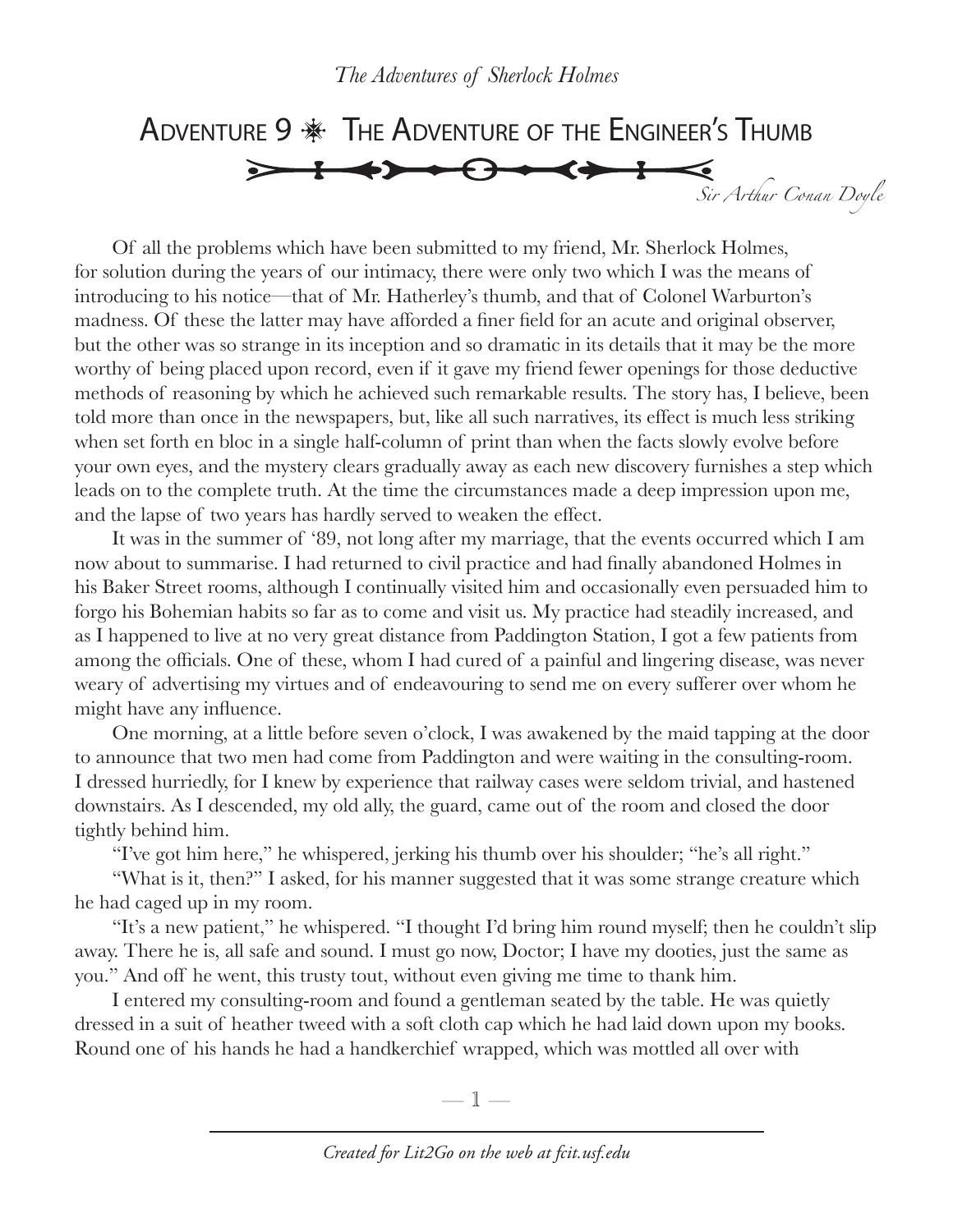bloodstains. He was young, not more than five-and-twenty, I should say, with a strong, masculine face; but he was exceedingly pale and gave me the impression of a man who was suffering from some strong agitation, which it took all his strength of mind to control.

"I am sorry to knock you up so early, Doctor," said he, "but I have had a very serious accident during the night. I came in by train this morning, and on inquiring at Paddington as to where I might find a doctor, a worthy fellow very kindly escorted me here. I gave the maid a card, but I see that she has left it upon the side-table."

I took it up and glanced at it. "Mr. Victor Hatherley, hydraulic engineer, 16A, Victoria Street (3rd floor)." That was the name, style, and abode of my morning visitor. "I regret that I have kept you waiting," said I, sitting down in my library-chair. "You are fresh from a night journey, I understand, which is in itself a monotonous occupation."

"Oh, my night could not be called monotonous," said he, and laughed. He laughed very heartily, with a high, ringing note, leaning back in his chair and shaking his sides. All my medical instincts rose up against that laugh.

"Stop it!" I cried; "pull yourself together!" and I poured out some water from a caraffe.

It was useless, however. He was off in one of those hysterical outbursts which come upon a strong nature when some great crisis is over and gone. Presently he came to himself once more, very weary and pale-looking.

"I have been making a fool of myself," he gasped.

"Not at all. Drink this." I dashed some brandy into the water, and the colour began to come back to his bloodless cheeks.

"That's better!" said he. "And now, Doctor, perhaps you would kindly attend to my thumb, or rather to the place where my thumb used to be."

He unwound the handkerchief and held out his hand. It gave even my hardened nerves a shudder to look at it. There were four protruding fingers and a horrid red, spongy surface where the thumb should have been. It had been hacked or torn right out from the roots.

"Good heavens!" I cried, "this is a terrible injury. It must have bled considerably."

"Yes, it did. I fainted when it was done, and I think that I must have been senseless for a long time. When I came to I found that it was still bleeding, so I tied one end of my handkerchief very tightly round the wrist and braced it up with a twig."

"Excellent! You should have been a surgeon."

"It is a question of hydraulics, you see, and came within my own province."

"This has been done," said I, examining the wound, "by a very heavy and sharp instrument." "A thing like a cleaver," said he.

"An accident, I presume?"

"By no means."

"What! a murderous attack?"

"Very murderous indeed."

 $-2-$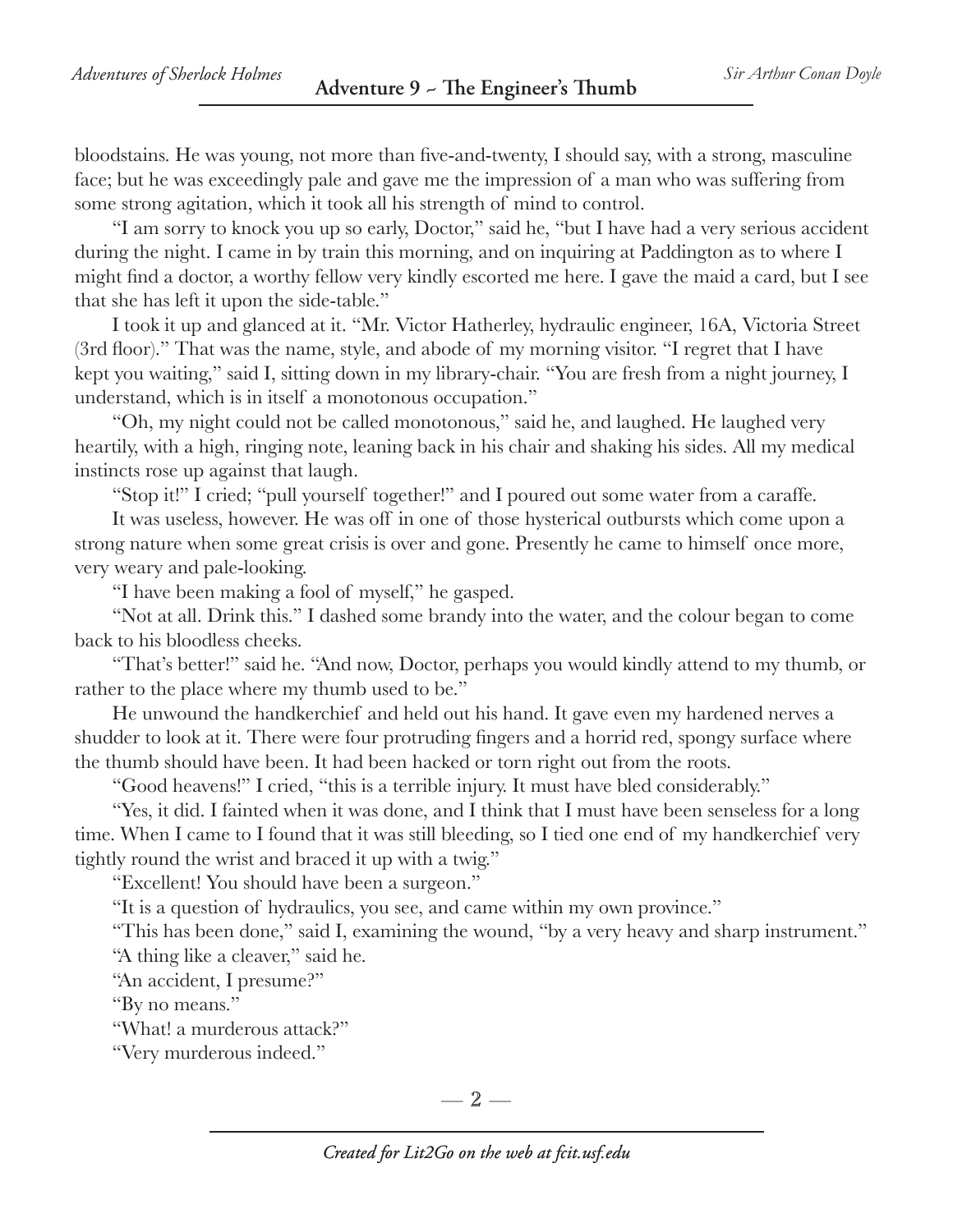"You horrify me."

I sponged the wound, cleaned it, dressed it, and finally covered it over with cotton wadding and carbolised bandages. He lay back without wincing, though he bit his lip from time to time.

"How is that?" I asked when I had finished.

"Capital! Between your brandy and your bandage, I feel a new man. I was very weak, but I have had a good deal to go through."

"Perhaps you had better not speak of the matter. It is evidently trying to your nerves."

"Oh, no, not now. I shall have to tell my tale to the police; but, between ourselves, if it were not for the convincing evidence of this wound of mine, I should be surprised if they believed my statement, for it is a very extraordinary one, and I have not much in the way of proof with which to back it up; and, even if they believe me, the clues which I can give them are so vague that it is a question whether justice will be done."

"Ha!" cried I, "if it is anything in the nature of a problem which you desire to see solved, I should strongly recommend you to come to my friend, Mr. Sherlock Holmes, before you go to the official police."

"Oh, I have heard of that fellow," answered my visitor, "and I should be very glad if he would take the matter up, though of course I must use the official police as well. Would you give me an introduction to him?"

"I'll do better. I'll take you round to him myself."

"I should be immensely obliged to you."

"We'll call a cab and go together. We shall just be in time to have a little breakfast with him. Do you feel equal to it?"

"Yes; I shall not feel easy until I have told my story."

"Then my servant will call a cab, and I shall be with you in an instant." I rushed upstairs, explained the matter shortly to my wife, and in five minutes was inside a hansom, driving with my new acquaintance to Baker Street.

Sherlock Holmes was, as I expected, lounging about his sitting-room in his dressing-gown, reading the agony column of The Times and smoking his before-breakfast pipe, which was composed of all the plugs and dottles left from his smokes of the day before, all carefully dried and collected on the corner of the mantelpiece. He received us in his quietly genial fashion, ordered fresh rashers and eggs, and joined us in a hearty meal. When it was concluded he settled our new acquaintance upon the sofa, placed a pillow beneath his head, and laid a glass of brandy and water within his reach.

"It is easy to see that your experience has been no common one, Mr. Hatherley," said he. "Pray, lie down there and make yourself absolutely at home. Tell us what you can, but stop when you are tired and keep up your strength with a little stimulant."

"Thank you," said my patient. "but I have felt another man since the doctor bandaged me, and I think that your breakfast has completed the cure. I shall take up as little of your valuable time as possible, so I shall start at once upon my peculiar experiences."

 $-3-$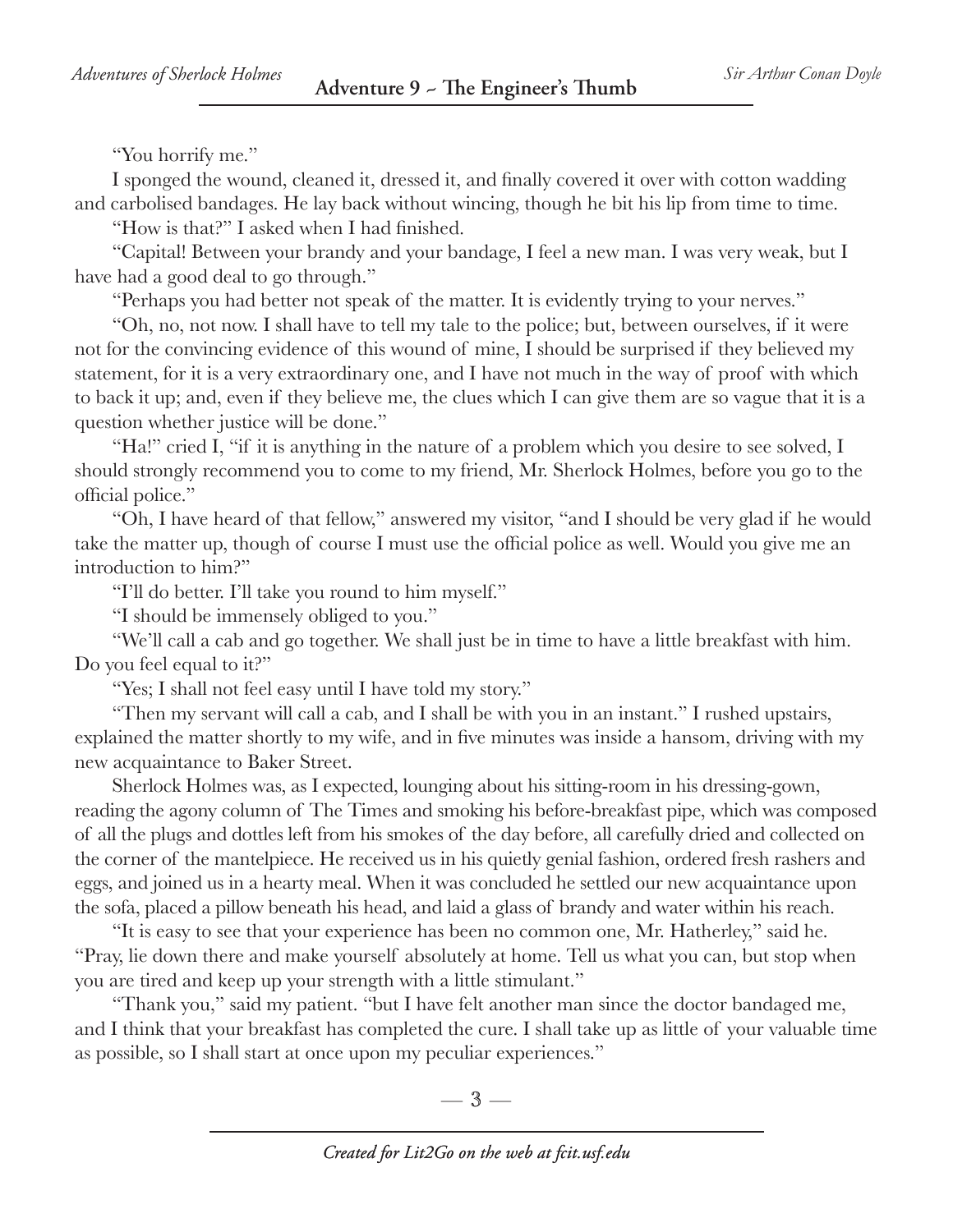Holmes sat in his big armchair with the weary, heavy-lidded expression which veiled his keen and eager nature, while I sat opposite to him, and we listened in silence to the strange story which our visitor detailed to us.

"You must know," said he, "that I am an orphan and a bachelor, residing alone in lodgings in London. By profession I am a hydraulic engineer, and I have had considerable experience of my work during the seven years that I was apprenticed to Venner & Matheson, the well-known firm, of Greenwich. Two years ago, having served my time, and having also come into a fair sum of money through my poor father's death, I determined to start in business for myself and took professional chambers in Victoria Street.

"I suppose that everyone finds his first independent start in business a dreary experience. To me it has been exceptionally so. During two years I have had three consultations and one small job, and that is absolutely all that my profession has brought me. My gross takings amount to 27 pounds 10s. Every day, from nine in the morning until four in the afternoon, I waited in my little den, until at last my heart began to sink, and I came to believe that I should never have any practice at all.

"Yesterday, however, just as I was thinking of leaving the office, my clerk entered to say there was a gentleman waiting who wished to see me upon business. He brought up a card, too, with the name of 'Colonel Lysander Stark' engraved upon it. Close at his heels came the colonel himself, a man rather over the middle size, but of an exceeding thinness. I do not think that I have ever seen so thin a man. His whole face sharpened away into nose and chin, and the skin of his cheeks was drawn quite tense over his outstanding bones. Yet this emaciation seemed to be his natural habit, and due to no disease, for his eye was bright, his step brisk, and his bearing assured. He was plainly but neatly dressed, and his age, I should judge, would be nearer forty than thirty.

"'Mr. Hatherley?' said he, with something of a German accent. 'You have been recommended to me, Mr. Hatherley, as being a man who is not only proficient in his profession but is also discreet and capable of preserving a secret.'

"I bowed, feeling as flattered as any young man would at such an address. 'May I ask who it was who gave me so good a character?'

"'Well, perhaps it is better that I should not tell you that just at this moment. I have it from the same source that you are both an orphan and a bachelor and are residing alone in London.'

"That is quite correct,' I answered; 'but you will excuse me if I say that I cannot see how all this bears upon my professional qualifications. I understand that it was on a professional matter that you wished to speak to me?'

"'Undoubtedly so. But you will find that all I say is really to the point. I have a professional commission for you, but absolute secrecy is quite essential—absolute secrecy, you understand, and of course we may expect that more from a man who is alone than from one who lives in the bosom of his family.'

"If I promise to keep a secret,' said I, 'you may absolutely depend upon my doing so.'

 $-4-$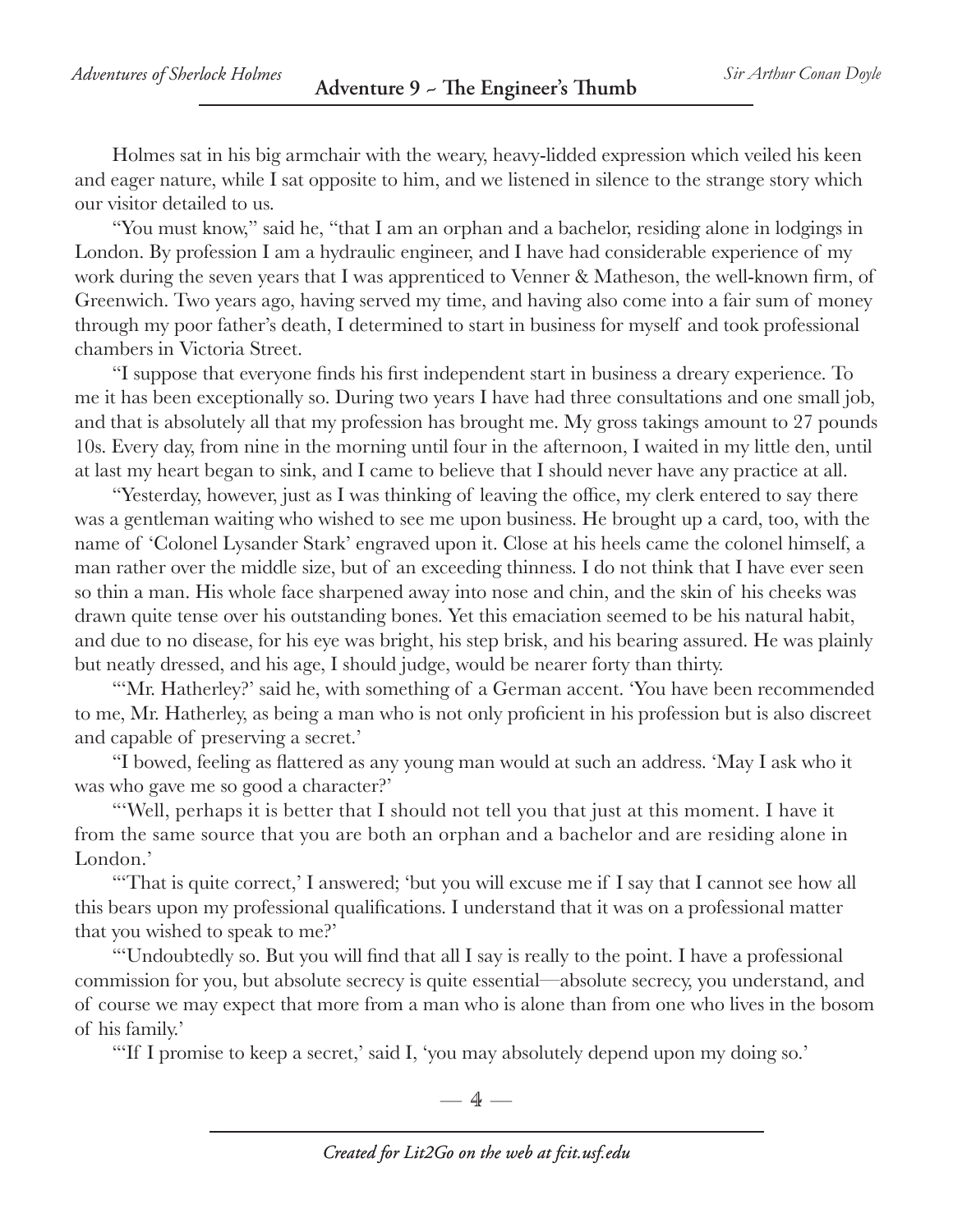"He looked very hard at me as I spoke, and it seemed to me that I had never seen so suspicious and questioning an eye.

"'Do you promise, then?' said he at last.

"Yes, I promise."

"'Absolute and complete silence before, during, and after? No reference to the matter at all, either in word or writing?'

"'I have already given you my word.'

"'Very good.' He suddenly sprang up, and darting like lightning across the room he flung open the door. The passage outside was empty.

"That's all right,' said he, coming back. 'I know that clerks are sometimes curious as to their master's affairs. Now we can talk in safety.' He drew up his chair very close to mine and began to stare at me again with the same questioning and thoughtful look.

"A feeling of repulsion, and of something akin to fear had begun to rise within me at the strange antics of this fleshless man. Even my dread of losing a client could not restrain me from showing my impatience.

"'I beg that you will state your business, sir,' said I; 'my time is of value.' Heaven forgive me for that last sentence, but the words came to my lips.

"How would fifty guineas for a night's work suit you?' he asked.

"Most admirably."

"'I say a night's work, but an hour's would be nearer the mark. I simply want your opinion about a hydraulic stamping machine which has got out of gear. If you show us what is wrong we shall soon set it right ourselves. What do you think of such a commission as that?'

"The work appears to be light and the pay munificent."

"Precisely so. We shall want you to come to-night by the last train."

"'Where to?'

"'To Eyford, in Berkshire. It is a little place near the borders of Oxfordshire, and within seven miles of Reading. There is a train from Paddington which would bring you there at about 11:15.'

"'Very good.'

"'I shall come down in a carriage to meet you.'

"'There is a drive, then?'

"Yes, our little place is quite out in the country. It is a good seven miles from Eyford Station.'

"'Then we can hardly get there before midnight. I suppose there would be no chance of a train back. I should be compelled to stop the night.'

"'Yes, we could easily give you a shake-down.'

"That is very awkward. Could I not come at some more convenient hour?"

"'We have judged it best that you should come late. It is to recompense you for any inconvenience that we are paying to you, a young and unknown man, a fee which would buy an

 $-5-$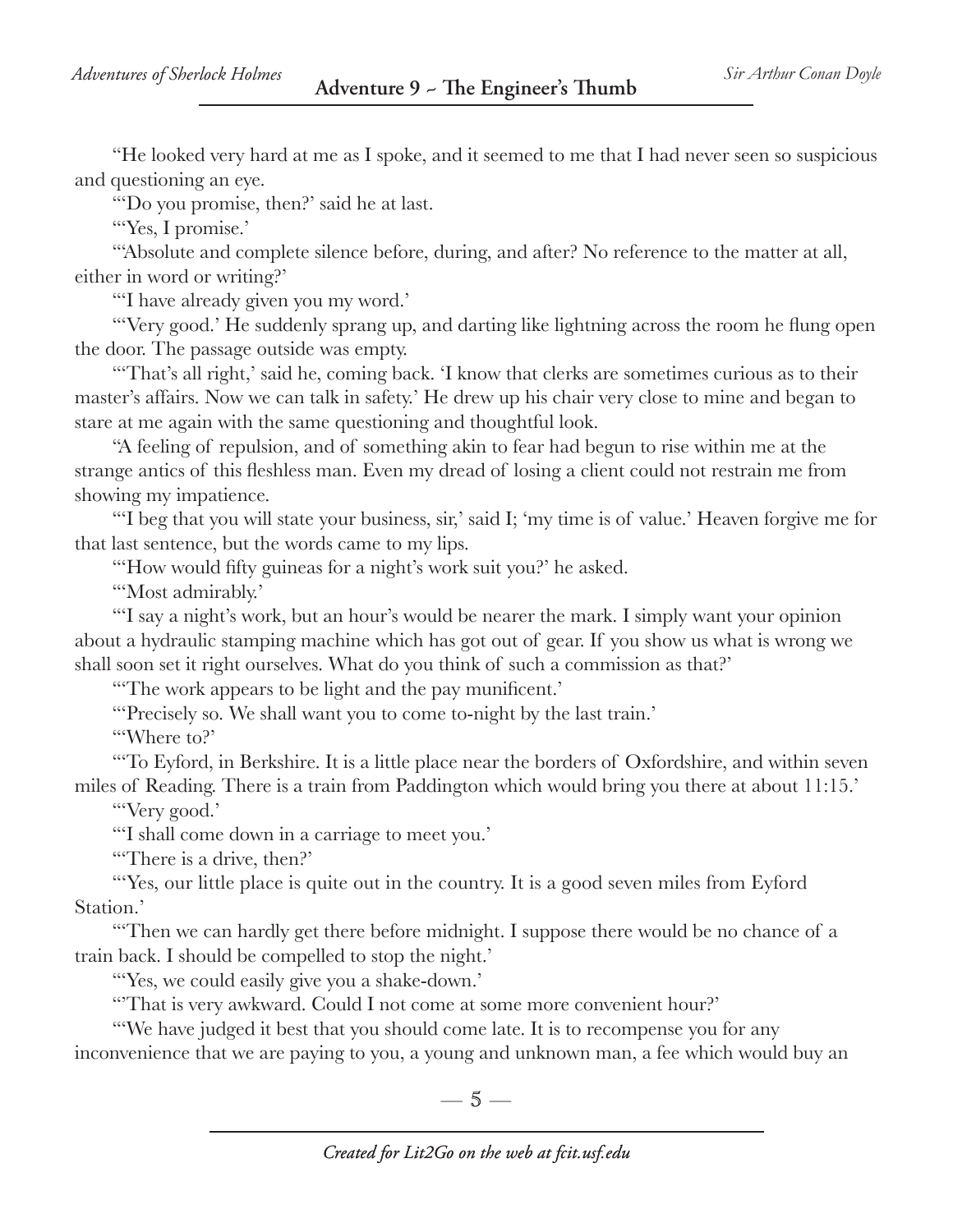opinion from the very heads of your profession. Still, of course, if you would like to draw out of the business, there is plenty of time to do so.'

"I thought of the fifty guineas, and of how very useful they would be to me. 'Not at all,' said I, 'I shall be very happy to accommodate myself to your wishes. I should like, however, to understand a little more clearly what it is that you wish me to do.'

"'Quite so. It is very natural that the pledge of secrecy which we have exacted from you should have aroused your curiosity. I have no wish to commit you to anything without your having it all laid before you. I suppose that we are absolutely safe from eavesdroppers?'

"'Entirely.'

"'Then the matter stands thus. You are probably aware that fuller's-earth is a valuable product, and that it is only found in one or two places in England?'

"'I have heard so.'

"'Some little time ago I bought a small place—a very small place—within ten miles of Reading. I was fortunate enough to discover that there was a deposit of fuller's-earth in one of my fields. On examining it, however, I found that this deposit was a comparatively small one, and that it formed a link between two very much larger ones upon the right and left—both of them, however, in the grounds of my neighbours. These good people were absolutely ignorant that their land contained that which was quite as valuable as a gold-mine. Naturally, it was to my interest to buy their land before they discovered its true value, but unfortunately I had no capital by which I could do this. I took a few of my friends into the secret, however, and they suggested that we should quietly and secretly work our own little deposit and that in this way we should earn the money which would enable us to buy the neighbouring fields. This we have now been doing for some time, and in order to help us in our operations we erected a hydraulic press. This press, as I have already explained, has got out of order, and we wish your advice upon the subject. We guard our secret very jealously, however, and if it once became known that we had hydraulic engineers coming to our little house, it would soon rouse inquiry, and then, if the facts came out, it would be good-bye to any chance of getting these fields and carrying out our plans. That is why I have made you promise me that you will not tell a human being that you are going to Eyford to-night. I hope that I make it all plain?'

"'I quite follow you,' said I. 'The only point which I could not quite understand was what use you could make of a hydraulic press in excavating fuller's-earth, which, as I understand, is dug out like gravel from a pit.'

"'Ah!' said he carelessly, 'we have our own process. We compress the earth into bricks, so as to remove them without revealing what they are. But that is a mere detail. I have taken you fully into my confidence now, Mr. Hatherley, and I have shown you how I trust you.' He rose as he spoke. 'I shall expect you, then, at Eyford at 11:15.'

"'I shall certainly be there.'

"And not a word to a soul.' He looked at me with a last long, questioning gaze, and then, pressing my hand in a cold, dank grasp, he hurried from the room.

 $-6-$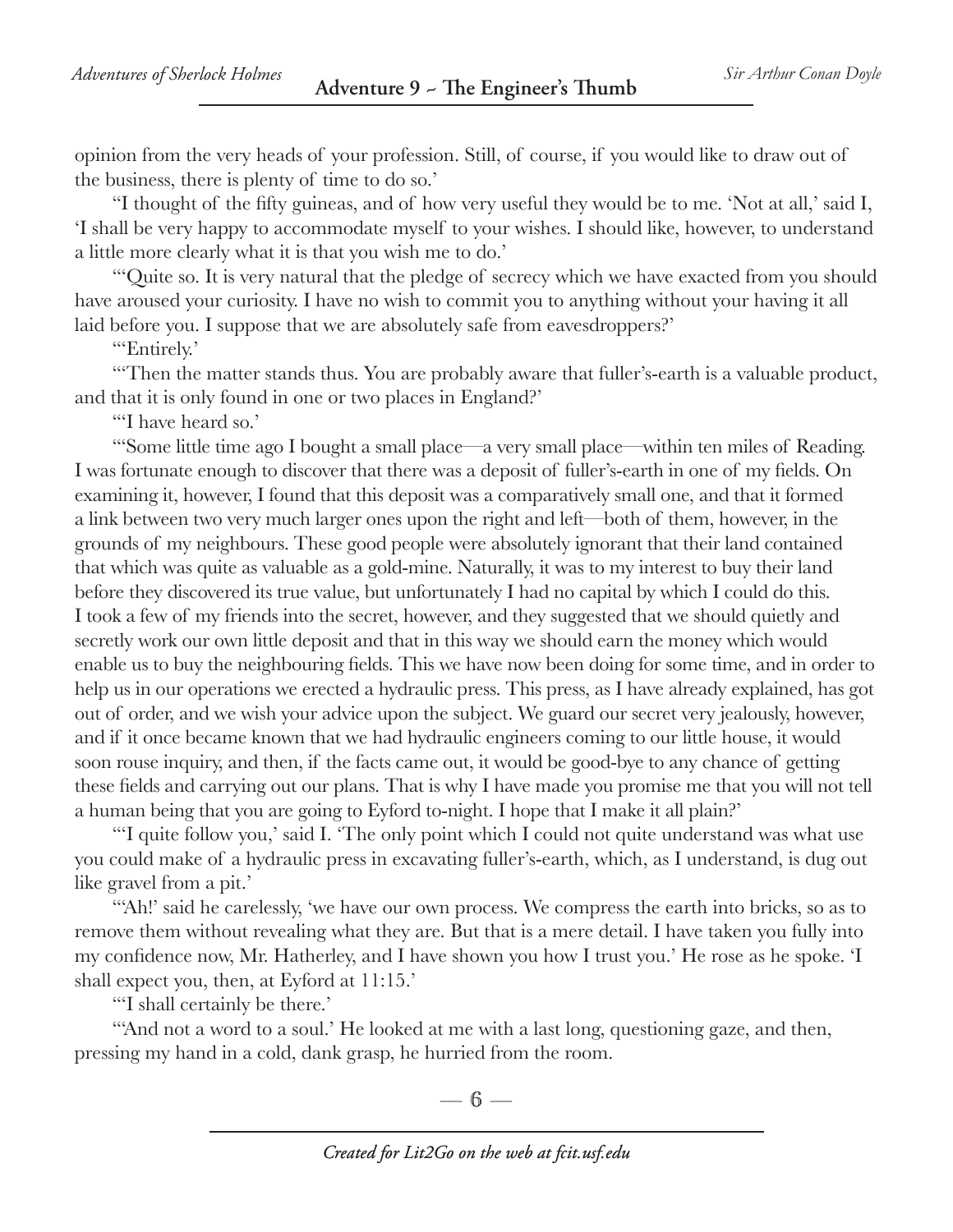"Well, when I came to think it all over in cool blood I was very much astonished, as you may both think, at this sudden commission which had been intrusted to me. On the one hand, of course, I was glad, for the fee was at least tenfold what I should have asked had I set a price upon my own services, and it was possible that this order might lead to other ones. On the other hand, the face and manner of my patron had made an unpleasant impression upon me, and I could not think that his explanation of the fuller's-earth was sufficient to explain the necessity for my coming at midnight, and his extreme anxiety lest I should tell anyone of my errand. However, I threw all fears to the winds, ate a hearty supper, drove to Paddington, and started off, having obeyed to the letter the injunction as to holding my tongue.

"At Reading I had to change not only my carriage but my station. However, I was in time for the last train to Eyford, and I reached the little dim-lit station after eleven o'clock. I was the only passenger who got out there, and there was no one upon the platform save a single sleepy porter with a lantern. As I passed out through the wicket gate, however, I found my acquaintance of the morning waiting in the shadow upon the other side. Without a word he grasped my arm and hurried me into a carriage, the door of which was standing open. He drew up the windows on either side, tapped on the wood-work, and away we went as fast as the horse could go."

"One horse?" interjected Holmes.

"Yes, only one."

"Did you observe the colour?"

"Yes, I saw it by the side-lights when I was stepping into the carriage. It was a chestnut."

"Tired-looking or fresh?"

"Oh, fresh and glossy."

"Thank you. I am sorry to have interrupted you. Pray continue your most interesting statement."

"Away we went then, and we drove for at least an hour. Colonel Lysander Stark had said that it was only seven miles, but I should think, from the rate that we seemed to go, and from the time that we took, that it must have been nearer twelve. He sat at my side in silence all the time, and I was aware, more than once when I glanced in his direction, that he was looking at me with great intensity. The country roads seem to be not very good in that part of the world, for we lurched and jolted terribly. I tried to look out of the windows to see something of where we were, but they were made of frosted glass, and I could make out nothing save the occasional bright blur of a passing light. Now and then I hazarded some remark to break the monotony of the journey, but the colonel answered only in monosyllables, and the conversation soon flagged. At last, however, the bumping of the road was exchanged for the crisp smoothness of a gravel-drive, and the carriage came to a stand. Colonel Lysander Stark sprang out, and, as I followed after him, pulled me swiftly into a porch which gaped in front of us. We stepped, as it were, right out of the carriage and into the hall, so that I failed to catch the most fleeting glance of the front of the house. The instant that I had crossed the threshold the door slammed heavily behind us, and I heard faintly the rattle of the wheels as the carriage drove away.

 $-7-$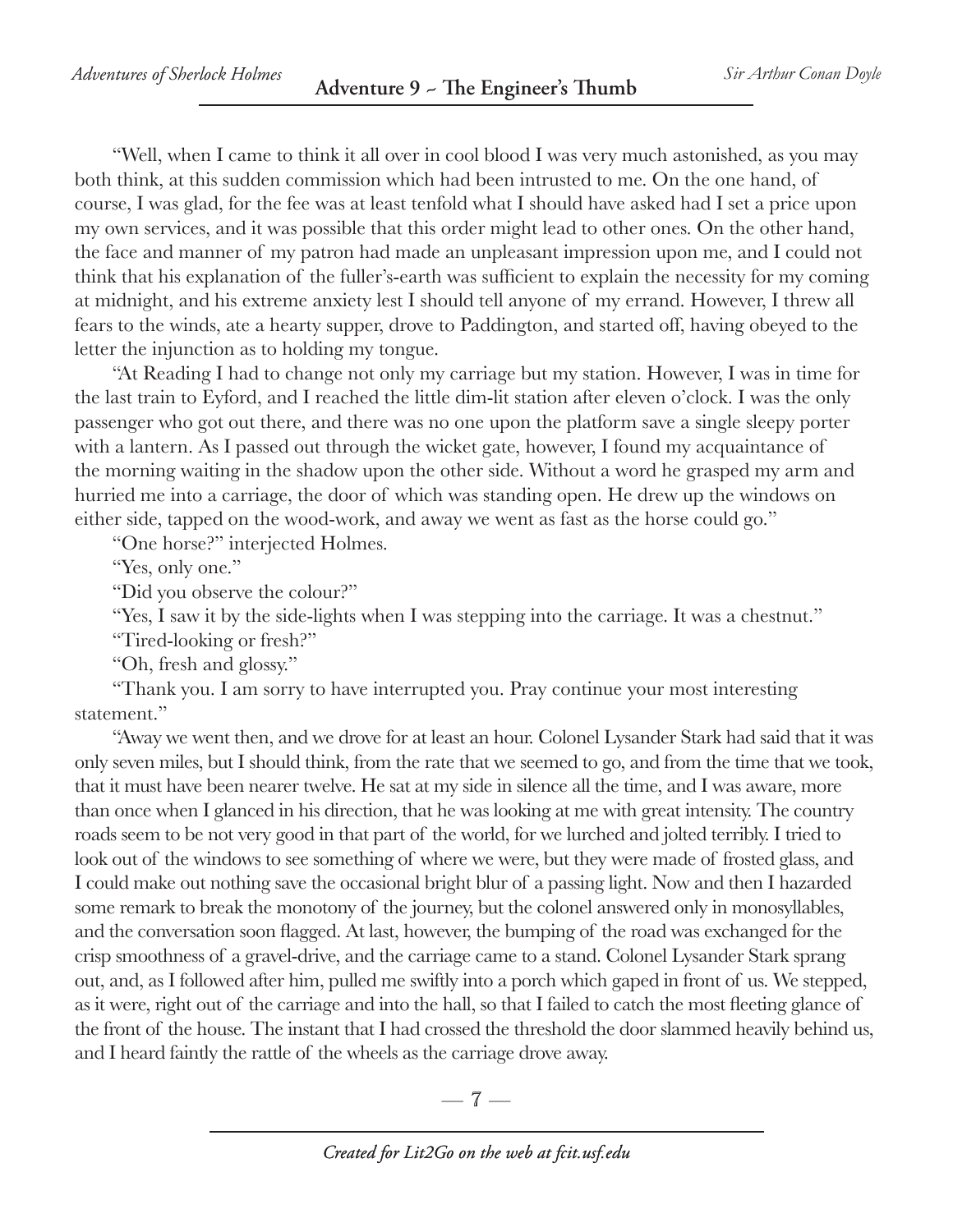"It was pitch dark inside the house, and the colonel fumbled about looking for matches and muttering under his breath. Suddenly a door opened at the other end of the passage, and a long, golden bar of light shot out in our direction. It grew broader, and a woman appeared with a lamp in her hand, which she held above her head, pushing her face forward and peering at us. I could see that she was pretty, and from the gloss with which the light shone upon her dark dress I knew that it was a rich material. She spoke a few words in a foreign tongue in a tone as though asking a question, and when my companion answered in a gruff monosyllable she gave such a start that the lamp nearly fell from her hand. Colonel Stark went up to her, whispered something in her ear, and then, pushing her back into the room from whence she had come, he walked towards me again with the lamp in his hand.

"'Perhaps you will have the kindness to wait in this room for a few minutes,' said he, throwing open another door. It was a quiet, little, plainly furnished room, with a round table in the centre, on which several German books were scattered. Colonel Stark laid down the lamp on the top of a harmonium beside the door. I shall not keep you waiting an instant,' said he, and vanished into the darkness.

"I glanced at the books upon the table, and in spite of my ignorance of German I could see that two of them were treatises on science, the others being volumes of poetry. Then I walked across to the window, hoping that I might catch some glimpse of the country-side, but an oak shutter, heavily barred, was folded across it. It was a wonderfully silent house. There was an old clock ticking loudly somewhere in the passage, but otherwise everything was deadly still. A vague feeling of uneasiness began to steal over me. Who were these German people, and what were they doing living in this strange, out-of-the-way place? And where was the place? I was ten miles or so from Eyford, that was all I knew, but whether north, south, east, or west I had no idea. For that matter, Reading, and possibly other large towns, were within that radius, so the place might not be so secluded, after all. Yet it was quite certain, from the absolute stillness, that we were in the country. I paced up and down the room, humming a tune under my breath to keep up my spirits and feeling that I was thoroughly earning my fifty-guinea fee.

"Suddenly, without any preliminary sound in the midst of the utter stillness, the door of my room swung slowly open. The woman was standing in the aperture, the darkness of the hall behind her, the yellow light from my lamp beating upon her eager and beautiful face. I could see at a glance that she was sick with fear, and the sight sent a chill to my own heart. She held up one shaking finger to warn me to be silent, and she shot a few whispered words of broken English at me, her eyes glancing back, like those of a frightened horse, into the gloom behind her.

"'I would go,' said she, trying hard, as it seemed to me, to speak calmly; 'I would go. I should not stay here. There is no good for you to do.'

"'But, madam,' said I, 'I have not yet done what I came for. I cannot possibly leave until I have seen the machine.'

 $-8-$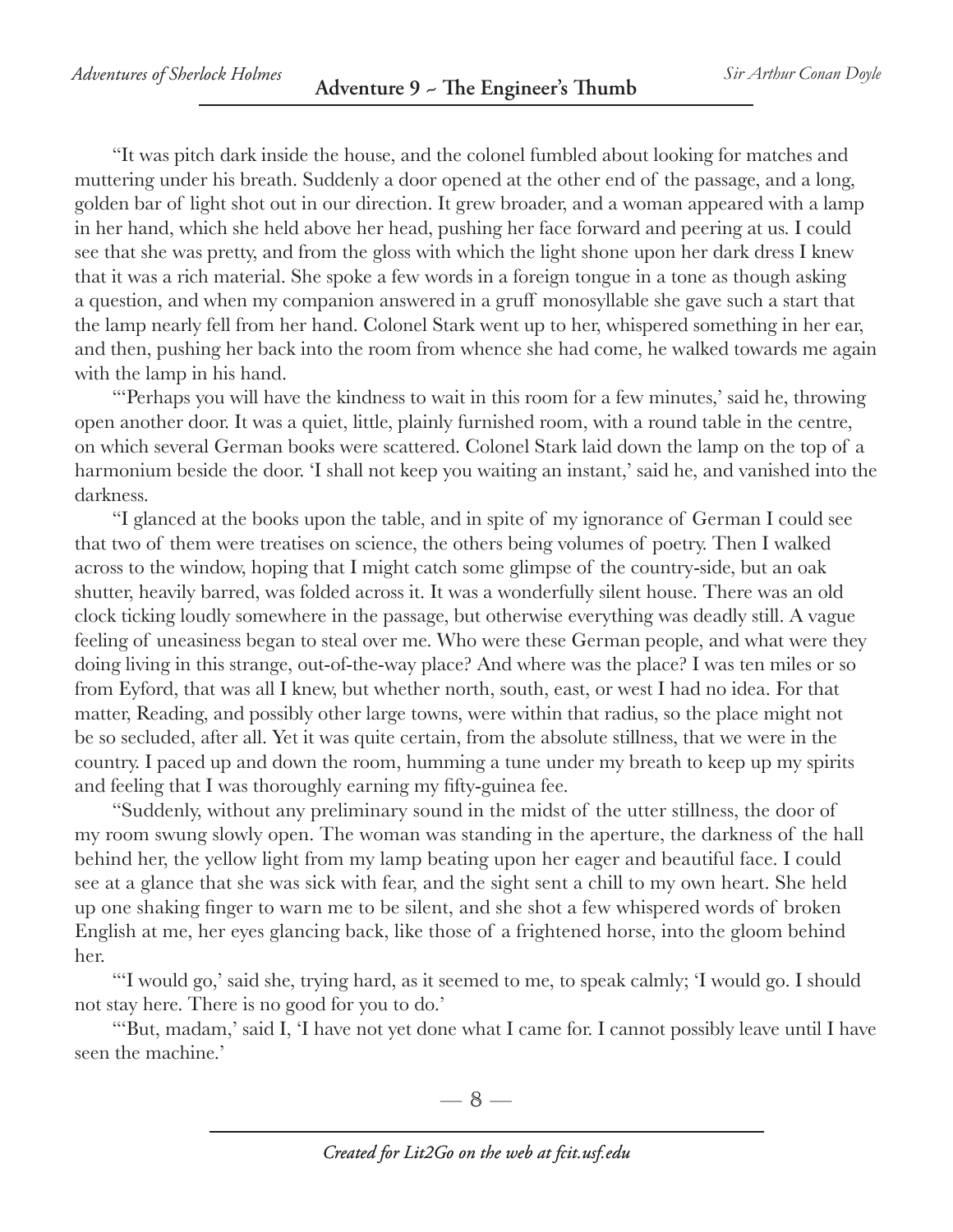"'It is not worth your while to wait,' she went on. 'You can pass through the door; no one hinders.' And then, seeing that I smiled and shook my head, she suddenly threw aside her constraint and made a step forward, with her hands wrung together. 'For the love of Heaven!' she whispered, 'get away from here before it is too late!'

"But I am somewhat headstrong by nature, and the more ready to engage in an affair when there is some obstacle in the way. I thought of my fifty-guinea fee, of my wearisome journey, and of the unpleasant night which seemed to be before me. Was it all to go for nothing? Why should I slink away without having carried out my commission, and without the payment which was my due? This woman might, for all I knew, be a monomaniac. With a stout bearing, therefore, though her manner had shaken me more than I cared to confess, I still shook my head and declared my intention of remaining where I was. She was about to renew her entreaties when a door slammed overhead, and the sound of several footsteps was heard upon the stairs. She listened for an instant, threw up her hands with a despairing gesture, and vanished as suddenly and as noiselessly as she had come.

"The newcomers were Colonel Lysander Stark and a short thick man with a chinchilla beard growing out of the creases of his double chin, who was introduced to me as Mr. Ferguson.

"'This is my secretary and manager,' said the colonel. 'By the way, I was under the impression that I left this door shut just now. I fear that you have felt the draught.'

"'On the contrary,' said I, 'I opened the door myself because I felt the room to be a little close.'

"He shot one of his suspicious looks at me. 'Perhaps we had better proceed to business, then,' said he. 'Mr. Ferguson and I will take you up to see the machine.'

"'I had better put my hat on, I suppose.'

"'Oh, no, it is in the house.'

"'What, you dig fuller's-earth in the house?'

"No, no. This is only where we compress it. But never mind that. All we wish you to do is to examine the machine and to let us know what is wrong with it.'

"We went upstairs together, the colonel first with the lamp, the fat manager and I behind him. It was a labyrinth of an old house, with corridors, passages, narrow winding staircases, and little low doors, the thresholds of which were hollowed out by the generations who had crossed them. There were no carpets and no signs of any furniture above the ground floor, while the plaster was peeling off the walls, and the damp was breaking through in green, unhealthy blotches. I tried to put on as unconcerned an air as possible, but I had not forgotten the warnings of the lady, even though I disregarded them, and I kept a keen eye upon my two companions. Ferguson appeared to be a morose and silent man, but I could see from the little that he said that he was at least a fellow-countryman.

"Colonel Lysander Stark stopped at last before a low door, which he unlocked. Within was a small, square room, in which the three of us could hardly get at one time. Ferguson remained outside, and the colonel ushered me in.

 $\Box$  9 —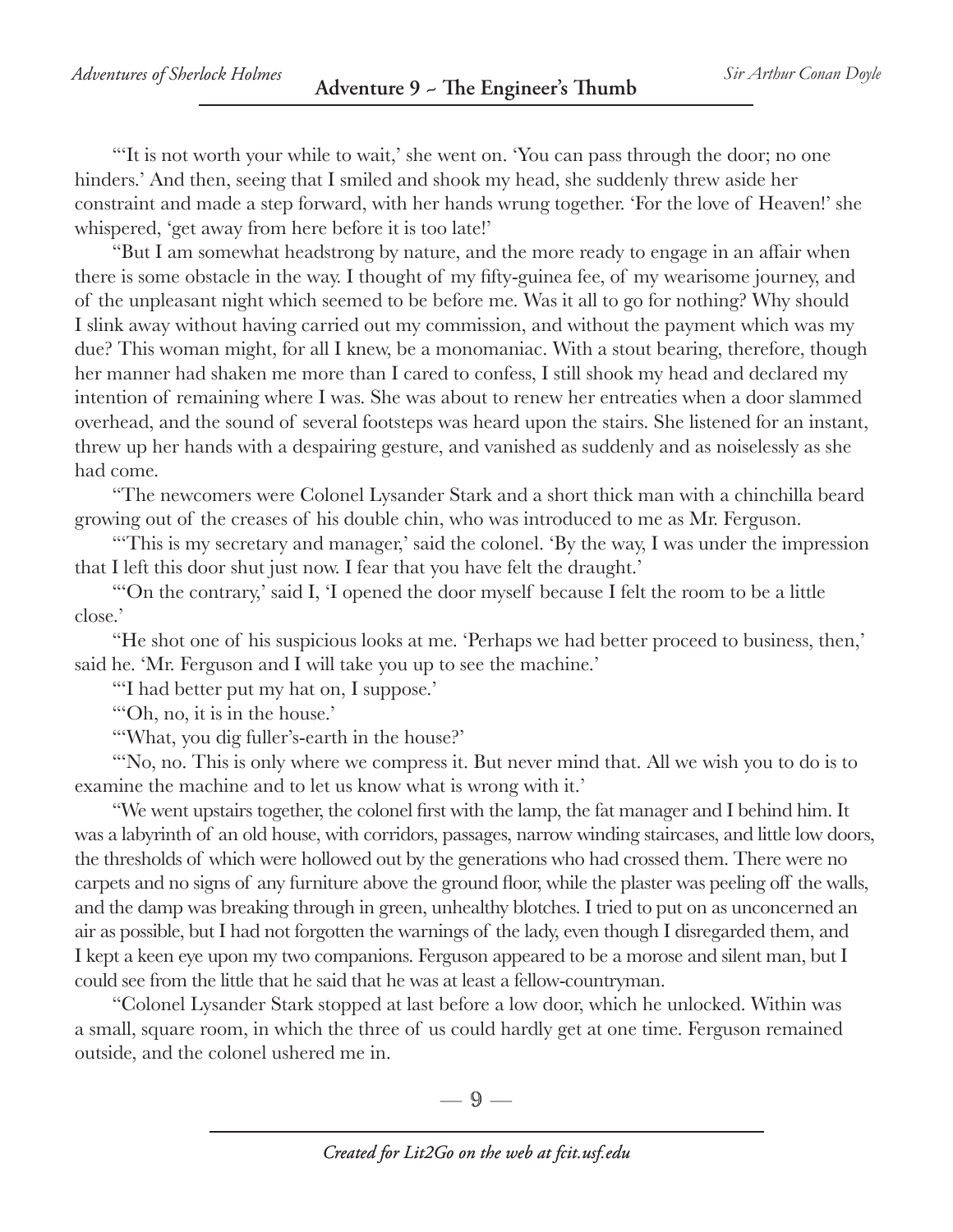"We are now,' said he, 'actually within the hydraulic press, and it would be a particularly unpleasant thing for us if anyone were to turn it on. The ceiling of this small chamber is really the end of the descending piston, and it comes down with the force of many tons upon this metal floor. There are small lateral columns of water outside which receive the force, and which transmit and multiply it in the manner which is familiar to you. The machine goes readily enough, but there is some stiffness in the working of it, and it has lost a little of its force. Perhaps you will have the goodness to look it over and to show us how we can set it right.'

"I took the lamp from him, and I examined the machine very thoroughly. It was indeed a gigantic one, and capable of exercising enormous pressure. When I passed outside, however, and pressed down the levers which controlled it, I knew at once by the whishing sound that there was a slight leakage, which allowed a regurgitation of water through one of the side cylinders. An examination showed that one of the india-rubber bands which was round the head of a drivingrod had shrunk so as not quite to fill the socket along which



it worked. This was clearly the cause of the loss of power, and I pointed it out to my companions, who followed my remarks very carefully and asked several practical questions as to how they should proceed to set it right. When I had made it clear to them, I returned to the main chamber of the machine and took a good look at it to satisfy my own curiosity. It was obvious at a glance that the story of the fuller's-earth was the merest fabrication, for it would be absurd to suppose that so powerful an engine could be designed for so inadequate a purpose. The walls were of wood, but the floor consisted of a large iron trough, and when I came to examine it I could see a crust of metallic deposit all over it. I had stooped and was scraping at this to see exactly what it was when I heard a muttered exclamation in German and saw the cadaverous face of the colonel looking down at me.

"What are you doing there?' he asked.

"I felt angry at having been tricked by so elaborate a story as that which he had told me. 'I was admiring your fuller's-earth,' said I; 'I think that I should be better able to advise you as to your machine if I knew what the exact purpose was for which it was used.'

"The instant that I uttered the words I regretted the rashness of my speech. His face set hard, and a baleful light sprang up in his grey eyes.

"'Very well,' said he, 'you shall know all about the machine.' He took a step backward, slammed the little door, and turned the key in the lock. I rushed towards it and pulled at the

 $-10-$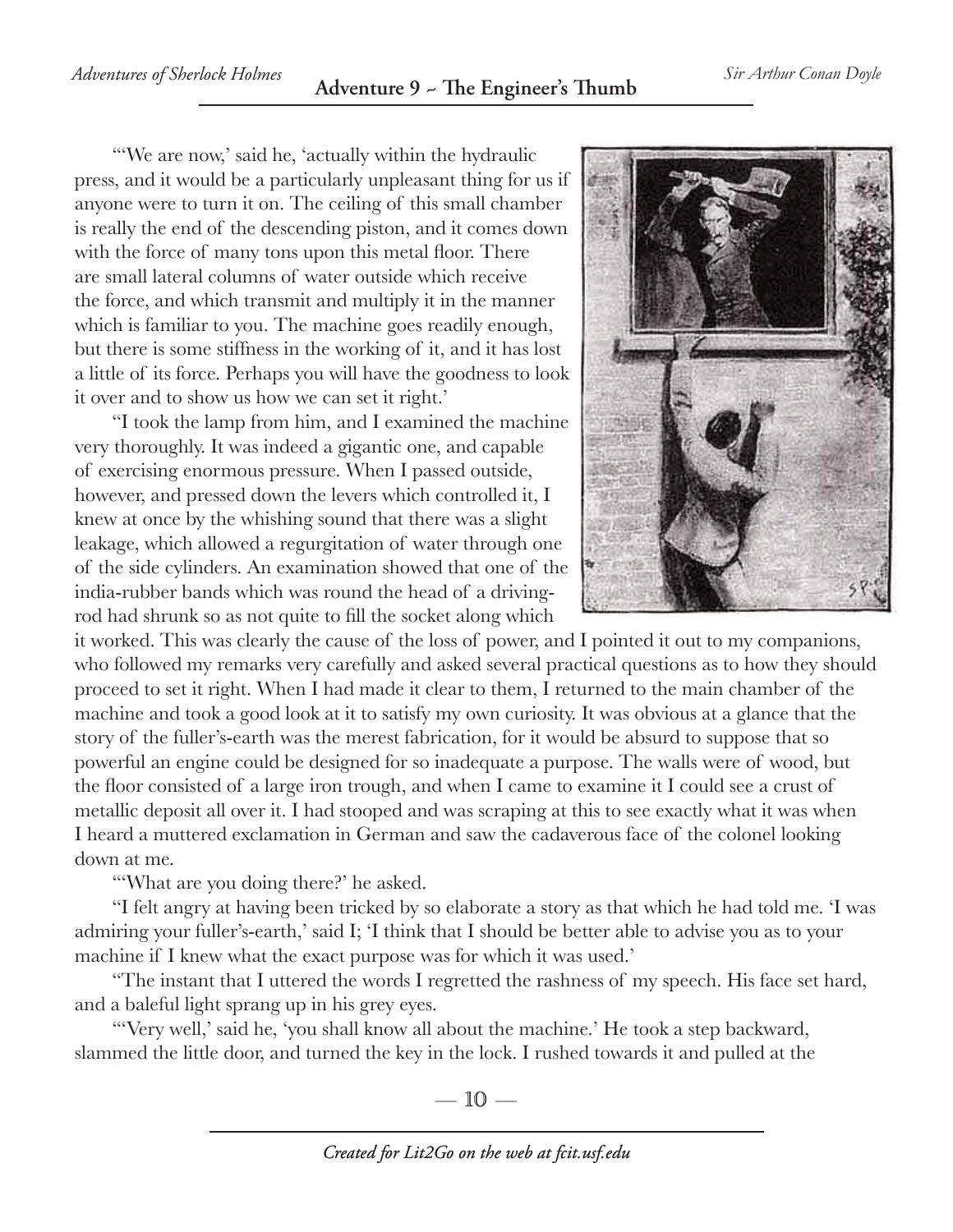handle, but it was quite secure, and did not give in the least to my kicks and shoves. 'Hullo!' I yelled. 'Hullo! Colonel! Let me out!'

"And then suddenly in the silence I heard a sound which sent my heart into my mouth. It was the clank of the levers and the swish of the leaking cylinder. He had set the engine at work. The lamp still stood upon the floor where I had placed it when examining the trough. By its light I saw that the black ceiling was coming down upon me, slowly, jerkily, but, as none knew better than myself, with a force which must within a minute grind me to a shapeless pulp. I threw myself, screaming, against the door, and dragged with my nails at the lock. I implored the colonel to let me out, but the remorseless clanking of the levers drowned my cries. The ceiling was only a foot or two above my head, and with my hand upraised I could feel its hard, rough surface. Then it flashed through my mind that the pain of my death would depend very much upon the position in which I met it. If I lay on my face the weight would come upon my spine, and I shuddered to think of that dreadful snap. Easier the other way, perhaps; and yet, had I the nerve to lie and look up at that deadly black shadow wavering down upon me? Already I was unable to stand erect, when my eye caught something which brought a gush of hope back to my heart.

"I have said that though the floor and ceiling were of iron, the walls were of wood. As I gave a last hurried glance around, I saw a thin line of yellow light between two of the boards, which broadened and broadened as a small panel was pushed backward. For an instant I could hardly believe that here was indeed a door which led away from death. The next instant I threw myself through, and lay half-fainting upon the other side. The panel had closed again behind me, but the crash of the lamp, and a few moments afterwards the clang of the two slabs of metal, told me how narrow had been my escape.

"I was recalled to myself by a frantic plucking at my wrist, and I found myself lying upon the stone floor of a narrow corridor, while a woman bent over me and tugged at me with her left hand, while she held a candle in her right. It was the same good friend whose warning I had so foolishly rejected.

"'Come! come!' she cried breathlessly. 'They will be here in a moment. They will see that you are not there. Oh, do not waste the so-precious time, but come!'

"This time, at least, I did not scorn her advice. I staggered to my feet and ran with her along the corridor and down a winding stair. The latter led to another broad passage, and just as we reached it we heard the sound of running feet and the shouting of two voices, one answering the other from the floor on which we were and from the one beneath. My guide stopped and looked about her like one who is at her wit's end. Then she threw open a door which led into a bedroom, through the window of which the moon was shining brightly.

"'It is your only chance,' said she. 'It is high, but it may be that you can jump it.'

"As she spoke a light sprang into view at the further end of the passage, and I saw the lean figure of Colonel Lysander Stark rushing forward with a lantern in one hand and a weapon like a butcher's cleaver in the other. I rushed across the bedroom, flung open the window, and looked out.

—  $\mathbb{11}$  —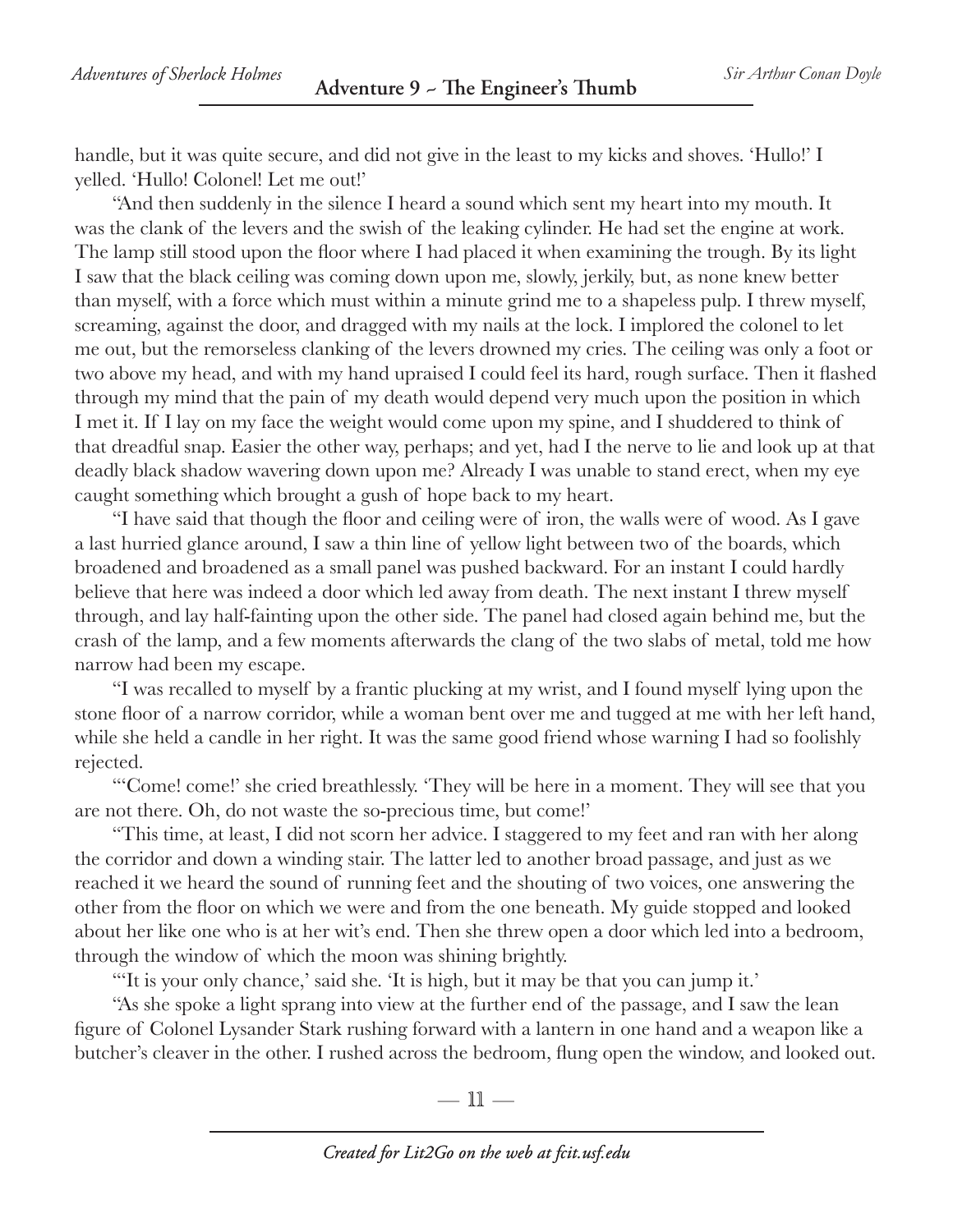How quiet and sweet and wholesome the garden looked in the moonlight, and it could not be more than thirty feet down. I clambered out upon the sill, but I hesitated to jump until I should have heard what passed between my saviour and the ruffian who pursued me. If she were ill-used, then at any risks I was determined to go back to her assistance. The thought had hardly flashed through my mind before he was at the door, pushing his way past her; but she threw her arms round him and tried to hold him back.

"'Fritz! Fritz!' she cried in English, 'remember your promise after the last time. You said it should not be again. He will be silent! Oh, he will be silent!'

"'You are mad, Elise!' he shouted, struggling to break away from her. 'You will be the ruin of us. He has seen too much. Let me pass, I say!' He dashed her to one side, and, rushing to the window, cut at me with his heavy weapon. I had let myself go, and was hanging by the hands to the sill, when his blow fell. I was conscious of a dull pain, my grip loosened, and I fell into the garden below.

"I was shaken but not hurt by the fall; so I picked myself up and rushed off among the bushes as hard as I could run, for I understood that I was far from being out of danger yet. Suddenly, however, as I ran, a deadly dizziness and sickness came over me. I glanced down at my hand, which was throbbing painfully, and then, for the first time, saw that my thumb had been cut off and that the blood was pouring from my wound. I endeavoured to tie my handkerchief round it, but there came a sudden buzzing in my ears, and next moment I fell in a dead faint among the rose-bushes.

"How long I remained unconscious I cannot tell. It must have been a very long time, for the moon had sunk, and a bright morning was breaking when I came to myself. My clothes were all sodden with dew, and my coat-sleeve was drenched with blood from my wounded thumb. The smarting of it recalled in an instant all the particulars of my night's adventure, and I sprang to my feet with the feeling that I might hardly yet be safe from my pursuers. But to my astonishment, when I came to look round me, neither house nor garden were to be seen. I had been lying in an angle of the hedge close by the highroad, and just a little lower down was a long building, which proved, upon my approaching it, to be the very station at which I had arrived upon the previous night. Were it not for the ugly wound upon my hand, all that had passed during those dreadful hours might have been an evil dream.

"Half dazed, I went into the station and asked about the morning train. There would be one to Reading in less than an hour. The same porter was on duty, I found, as had been there when I arrived. I inquired of him whether he had ever heard of Colonel Lysander Stark. The name was strange to him. Had he observed a carriage the night before waiting for me? No, he had not. Was there a police-station anywhere near? There was one about three miles off.

"It was too far for me to go, weak and ill as I was. I determined to wait until I got back to town before telling my story to the police. It was a little past six when I arrived, so I went first to have my wound dressed, and then the doctor was kind enough to bring me along here. I put the case into your hands and shall do exactly what you advise."

 $=$  12  $-$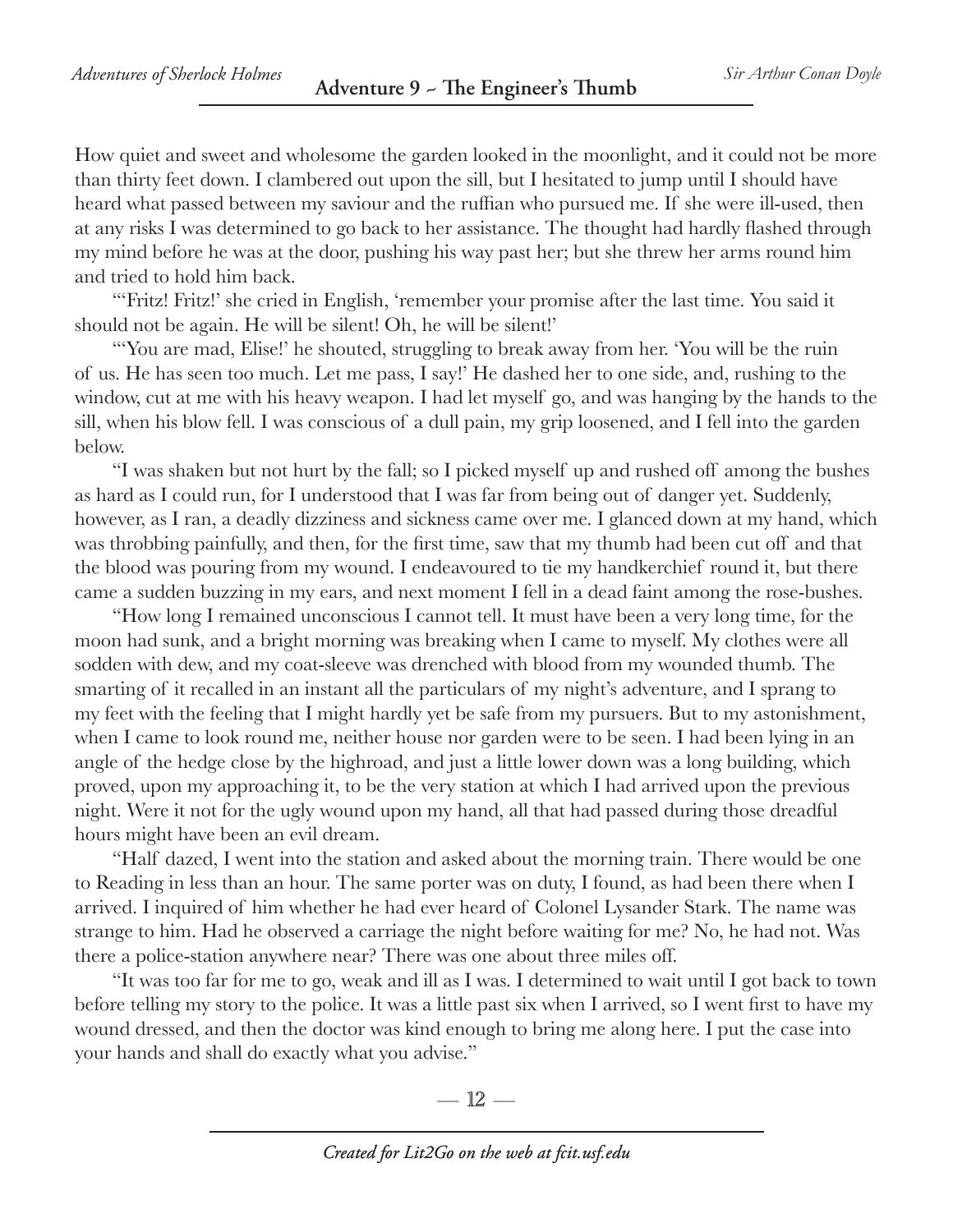We both sat in silence for some little time after listening to this extraordinary narrative. Then Sherlock Holmes pulled down from the shelf one of the ponderous commonplace books in which he placed his cuttings.

"Here is an advertisement which will interest you," said he. "It appeared in all the papers about a year ago. Listen to this: 'Lost, on the 9th inst., Mr. Jeremiah Hayling, aged twenty-six, a hydraulic engineer. Left his lodgings at ten o'clock at night, and has not been heard of since. Was dressed in,' etc., etc. Ha! That represents the last time that the colonel needed to have his machine overhauled, I fancy."

"Good heavens!" cried my patient. "Then that explains what the girl said."

"Undoubtedly. It is quite clear that the colonel was a cool and desperate man, who was absolutely determined that nothing should stand in the way of his little game, like those out-andout pirates who will leave no survivor from a captured ship. Well, every moment now is precious, so if you feel equal to it we shall go down to Scotland Yard at once as a preliminary to starting for Eyford."

Some three hours or so afterwards we were all in the train together, bound from Reading to the little Berkshire village. There were Sherlock Holmes, the hydraulic engineer, Inspector Bradstreet, of Scotland Yard, a plain-clothes man, and myself. Bradstreet had spread an ordnance map of the county out upon the seat and was busy with his compasses drawing a circle with Eyford for its centre.

"There you are," said he. "That circle is drawn at a radius of ten miles from the village. The place we want must be somewhere near that line. You said ten miles, I think, sir."

"It was an hour's good drive."

"And you think that they brought you back all that way when you were unconscious?"

"They must have done so. I have a confused memory, too, of having been lifted and conveyed somewhere."

"What I cannot understand," said I, "is why they should have spared you when they found you lying fainting in the garden. Perhaps the villain was softened by the woman's entreaties."

"I hardly think that likely. I never saw a more inexorable face in my life."

"Oh, we shall soon clear up all that," said Bradstreet. "Well, I have drawn my circle, and I only wish I knew at what point upon it the folk that we are in search of are to be found."

"I think I could lay my finger on it," said Holmes quietly.

"Really, now!" cried the inspector, "you have formed your opinion! Come, now, we shall see who agrees with you. I say it is south, for the country is more deserted there."

"And I say east," said my patient.

"I am for west," remarked the plain-clothes man. "There are several quiet little villages up there."

"And I am for north," said I, "because there are no hills there, and our friend says that he did not notice the carriage go up any."

 $-13-$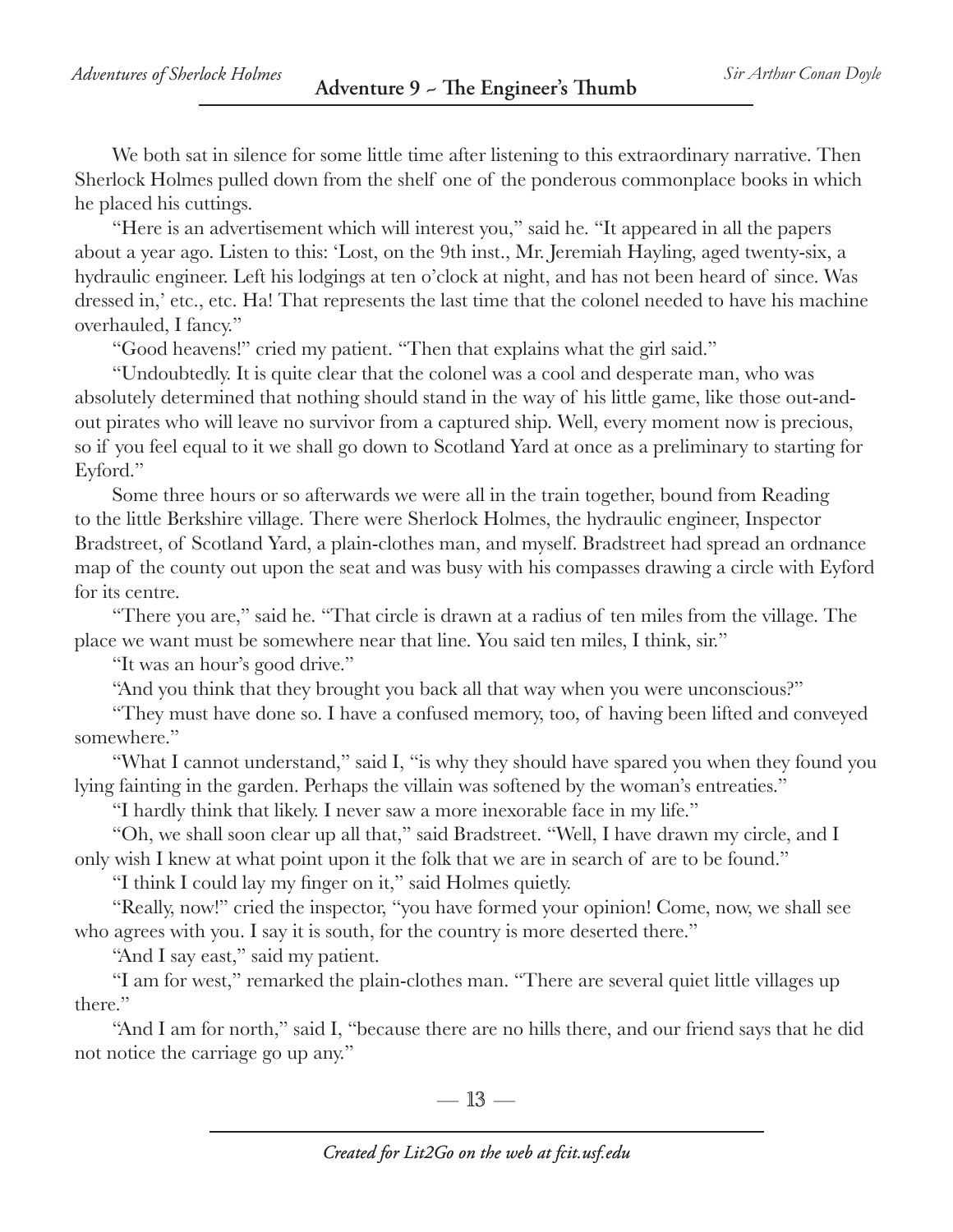"Come," cried the inspector, laughing; "it's a very pretty diversity of opinion. We have boxed the compass among us. Who do you give your casting vote to?"

"You are all wrong."

"But we can't all be."

"Oh, yes, you can. This is my point." He placed his finger in the centre of the circle. "This is where we shall find them."

"But the twelve-mile drive?" gasped Hatherley.

"Six out and six back. Nothing simpler. You say yourself that the horse was fresh and glossy when you got in. How could it be that if it had gone twelve miles over heavy roads?"

"Indeed, it is a likely ruse enough," observed Bradstreet thoughtfully. "Of course there can be no doubt as to the nature of this gang."

"None at all," said Holmes. "They are coiners on a large scale, and have used the machine to form the amalgam which has taken the place of silver."

"We have known for some time that a clever gang was at work," said the inspector. "They have been turning out half-crowns by the thousand. We even traced them as far as Reading, but could get no farther, for they had covered their traces in a way that showed that they were very old hands. But now, thanks to this lucky chance, I think that we have got them right enough."

But the inspector was mistaken, for those criminals were not destined to fall into the hands of justice. As we rolled into Eyford Station we saw a gigantic column of smoke which streamed up from behind a small clump of trees in the neighbourhood and hung like an immense ostrich feather over the landscape.

"A house on fire?" asked Bradstreet as the train steamed off again on its way.

"Yes, sir!" said the station-master.

"When did it break out?"

"I hear that it was during the night, sir, but it has got worse, and the whole place is in a blaze." "Whose house is it?"

"Dr. Becher's."

"Tell me," broke in the engineer, "is Dr. Becher a German, very thin, with a long, sharp nose?"

The station-master laughed heartily. "No, sir, Dr. Becher is an Englishman, and there isn't a man in the parish who has a better-lined waistcoat. But he has a gentleman staying with him, a patient, as I understand, who is a foreigner, and he looks as if a little good Berkshire beef would do him no harm."

The station-master had not finished his speech before we were all hastening in the direction of the fire. The road topped a low hill, and there was a great widespread whitewashed building in front of us, spouting fire at every chink and window, while in the garden in front three fire-engines were vainly striving to keep the flames under.

"That's it!" cried Hatherley, in intense excitement. "There is the gravel-drive, and there are the rose-bushes where I lay. That second window is the one that I jumped from."

 $= 14 -$